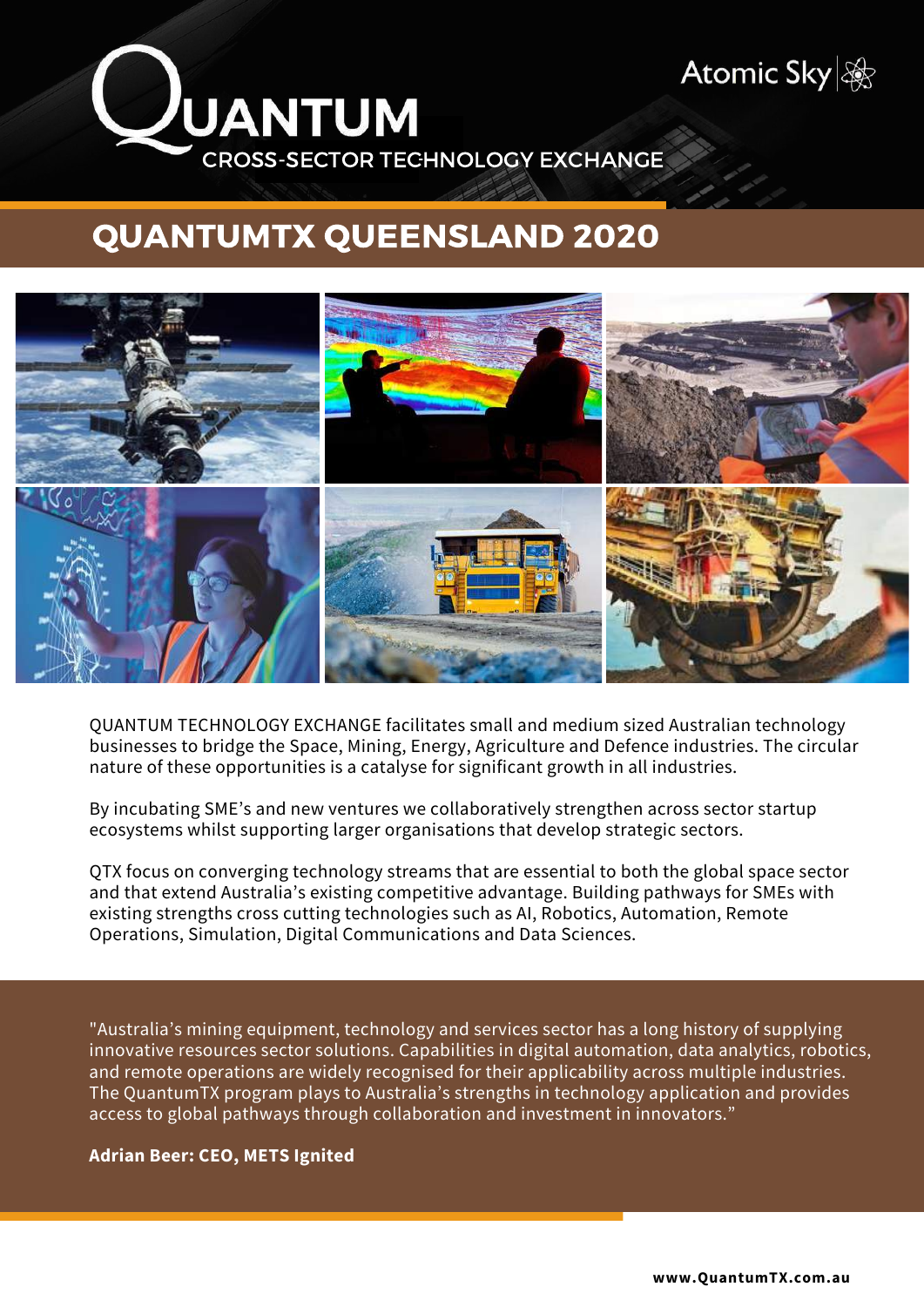

# QUANTUMTX QUEENSLAND 2020 COHORT

METS Ignited Australia and the Queensland Government commissioned Atomic Sky to operate its QuantumTX business accelerator for Scale-Up companies and SMEs strengthening the METS sector across Queensland. The 14 Program Participants selected for the QTX Queensland 2020 program have potential global competitive advantage with existing innovative products that can solve common supply chain challenges across multiple industries.

# [2CENSOR](https://2censor.com/)

#### **Telemetry and customised sensors improve abrasive wear**

**asset management.** 2Censor manufactures abrasive wear sensors that predict pipe and wear plate erosion and failure. Their continuous and automated monitoring of assets including pipe segments, chutes and bins. Using electronic telemetry with customised sensing probes and analysis software. By providing an early warning before asset failure, 2Censor's solution reduces downtime, environmental risk, labour costs and minimises known time to failure by connecting the whole system – sensor probes, transmitter, base station, and 2Censor dashboard.

# [AUSTRALIAN](https://www.australiandroid.com.au/) DROID AND ROBOT

**Robotics and automation solutions to improve mining safety.** Australian Droid and Robot offers numerous products and services based on their extensive experience in remotely operated vehicles, from remote inspection of inaccessible areas to the design and construction of specialised ground and aerial robots. ADR can use their existing fleet or design, build and operate custom vehicles for their clients' needs be it the inspection of a seized raise bore, the remote laser scanning of an inaccessible area or projects requiring remote data collection.

# ADVANCED INFRARED [RESOURCES](https://www.irtau.com/) AUSTRALIA

**Eliminating premature failures through automated infrared fault detection.** Advanced Infrared Resources Australia is focused on developing automated solutions in machine monitoring derived from Infrared Inspections of machinery. Having already developed and tested equivalent methodologies with hand-held cameras, accumulating an extensive image and corresponding data library relating to failure modes and severity standards on almost all types of mining machinery, we are looking forward to providing automated models to industry.

## [BIA5](https://bia5.com/)

**Remote ground vehicles with AI supporting improved emergency management.** BIA5 specialise in the design, manufacture, supply, and support of electronic systems for mining, military and law enforcement agencies. Providing field robotic solutions that offer a remote presence to improve safety in high risk situations. With exceptional off-road capability and an adaptable platform allowing the integration of modular payloads ensures a unique solution to combat critical incidents protecting personnel and productivity.

## [COUNTRYWIDE](https://www.cavalierlivestock.com.au/) METALS

### **Automated and Robotic livestock management for effective mining ecosystem[s.](https://www.cavalierlivestock.com.au/)**

Countrywide Metals provide a range of autonomous and robotic animal management technologies to improve sustainability, productivity and economic prosperity through animal management technologies. They provide mining companies with efficient and cost-effective cattle and farm management solutions for agricultural land use.











COUNTRYWIDE **METALS**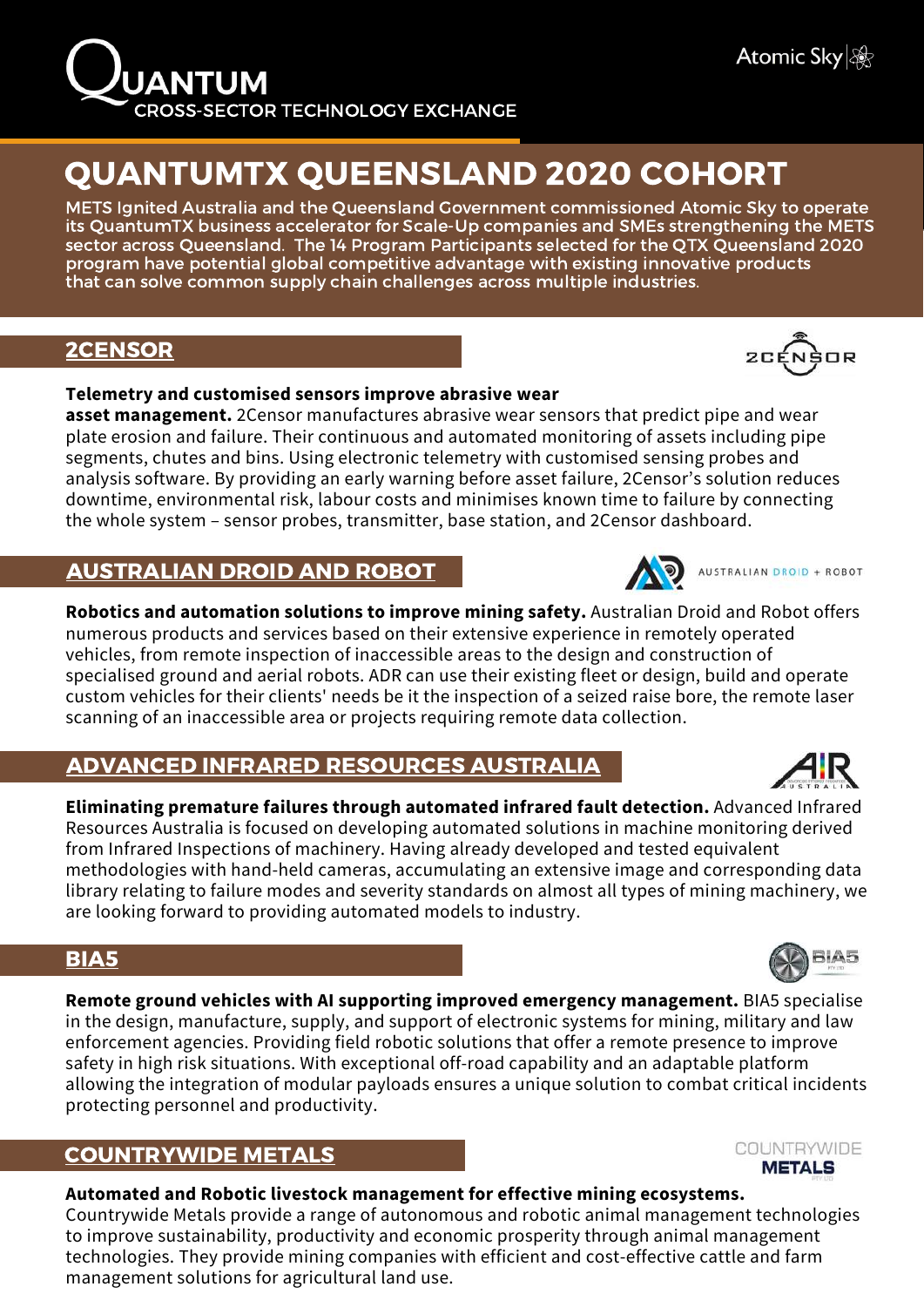## EMB SAFETY [HELMET](https://embsafetyhelmet.com/)

#### **Revolutionising safety wearables to reduce accidents at worksites.**

EMB Computerized Safety Helmet uses a number of different technologies such as proximity tracking and fencing, fatigue management warning systems as well as different types of alarms all installed within the helmet. By using these features in the helmet, EMB aims to reduce the risk of accidents and potential fatalities caused by poor visibility, blind spot areas and human error whilst operating machinery and carrying out day to day duties.

## [INTOV8](https://www.intov8.com.au/)

#### **Enterprise data warehousing, production accounting and performance management**

**systems.** Intov8's software solutions have been developed by miners for miners. Intov8's unique blend of real-world experience mining and deep understanding of software systems provide the world's largest mining companies with an integrated suite of products that solve their most challenging problems. The POLR suite integrates with all onsite systems facilitating contextual, business-wide insights for rapid decision making and short interval control. By implementing a single source of the truth Intov8 clients gain a complete view of their operations. Features include production accounting, performance management, fleet management, key business metrics, planning and execution, logistics, and more. POLR Sale2Sail is the complete pit to port solution.

## [JESI](https://jesi.io/)

### **Comprehensive enterprise software platform to effectively manage remote workforces.**

JESI is a global, location-based software solution that enables an organisation to control the risks associated with a mobile workforce operating remotely across multiple geographic locations, a real-time overview of where people are, where they have been and where they are going in order to deploy responses and rapid communication to reduce accidents, injuries and delays. JESI is used for: journey management, lone workers, working from home, working on-site, health checks, and digital risk assessments.

# MHO [INFRASTRUCTURE](https://www.mho.com.au/)

**Photo recognition based product segregation on conveyor belts.** MHO Infrastructure utilises Materials Handling Optimisation through conveyor belt material identification technologies. MHO works in every part of the life cycle of a materials handling operation from FEL to decommissioning. Their field-based experience and technical know-how delivers outcomes that are measured by improvements in system availability, throughput, flexibility and reduced costs.

## **[OREFOX](https://orefox.com/)**

**Using AI to increase success in mineral exploration.** OreFox utilises AI and machine learning to save time and leverage data better, allowing clients to make more discoveries faster. The OreFox Prospector System is a data-driven, deterministic system, inspired by greenfields exploration work, in areas of low data density, using a supervised deep-learning algorithm that compares the data of Australian economic gold & copper deposits against the data of areas to be explored. The system looks for correlations in data, previously hidden patterns, clusters and relationships across massive datasets. The system can find up to 16 million unique signatures for each deposit and can search 1600 square kilometres at a time.









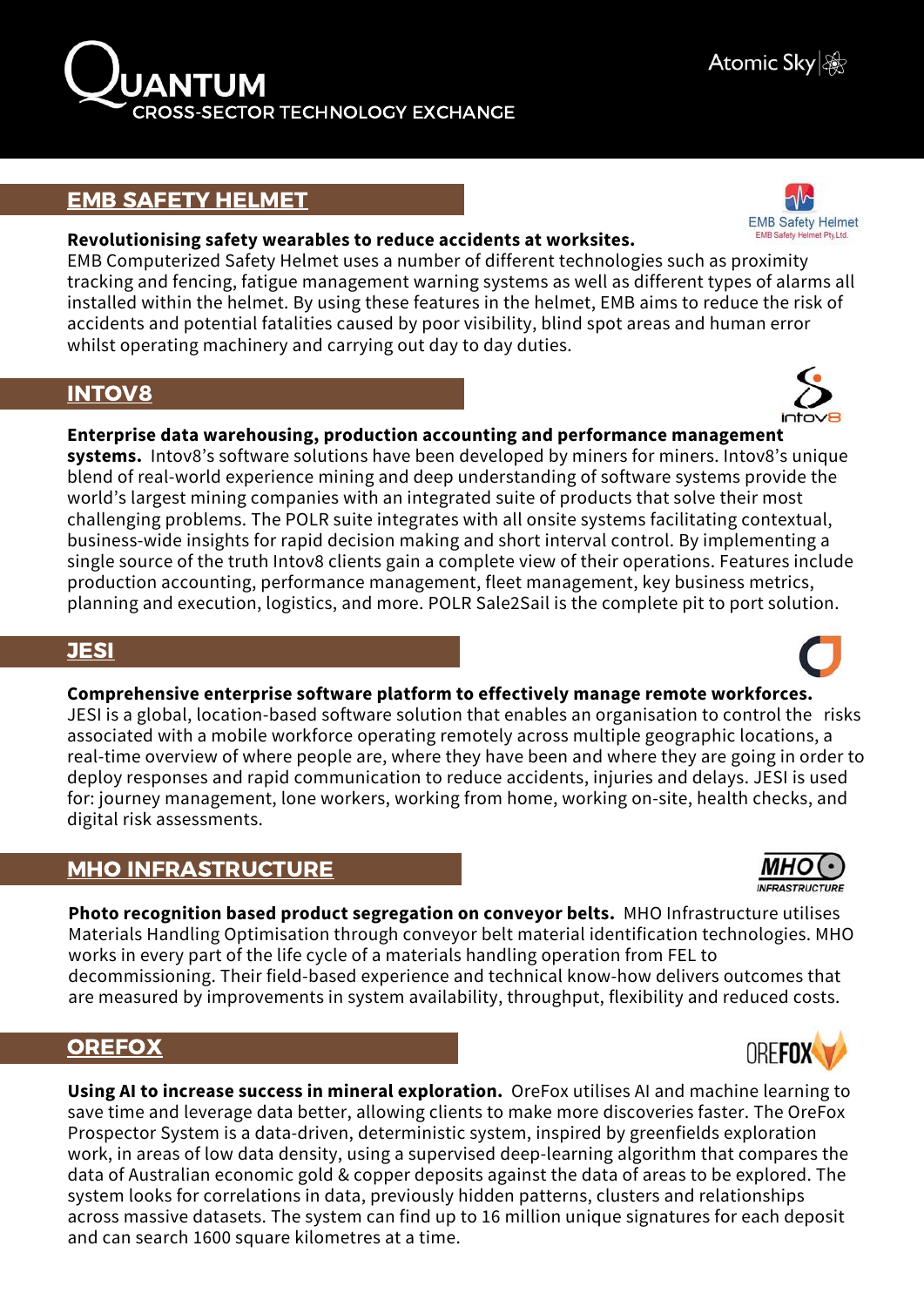

# REAL [SERIOUS](https://www.realseriousgames.com/) GAMES

**Create XR experiences that enthral, engage, influence, and inspire.** Real Serious Games designs and develops Extended Reality (XR) products, solutions and experiences for their customers' training, education, communication, engagement and planning purposes, helping them be cutting edge and competitive in realising their business goals. By applying a holistic, outcomes-focused approach and combining technical expertise with an understanding of human behaviour, Real Serious Games create accurate, seamless, and intuitive interactions with technology for real-world application. By inventing new worlds of possibility in Extended Reality (XR) applications, we are committed to creating a better future, through technology.

## [SENSAWEB](http://www.sensaweb.com.au/)

**Real-time radiation and environmental monitoring.** SensaWeb provides complete end-to-end real time monitoring solutions for any organisation who needs to monitor and report on their radiation and x-ray regulatory requirements. The solutions cover all aspects of the monitoring, management, reporting and notification process and covers multiple sensor types (eg ionising radiation, audiometric, soil moisture, temp, stress and strain, work-site safety monitoring). Remote monitoring of high radioactive environments is enabled by augmenting robotic platforms with their radiation detection devices. Winners of the IoT Alliance Australia's award for IoT innovation of the Year in 2019.

# [UNIVERSAL](https://universalfieldrobots.com.au/) FIELD ROBOTS

#### **UFR accelerates robotics automation implementation with mine proven UFR autonomy.**

The UFR automation solution has, a short implementation time, decreased risk of failure, and low overall cost because UFR specialises in mobile mining equipment automation, has a proven robotics platform and is experienced in collaborating for success. UFR has a growing range of mining solutions using advanced UFR autonomy robotics, ruggedly integrated into trusted Caterpillar machines. UFR can develop tailored application solutions to deliver benefits with safety, cost and business continuity. Universal Field Robots were the Australian Technologies Competition Mining Technologies Winner in 2019.

# ZEMEK [ENGINEERING](https://www.zemek.com.au/)

#### **Mobile mining plant component innovations, metals and advanced polymers.**

ZEMEK uses design innovation to decrease wear and increase the life of mining components in rope shovels, draglines and excavators. Positioned at the forefront of mining equipment component design, we draw on our vast operational and replacement part experience to optimise component designs and material selections, utilising both traditional metals and advanced polymers. ZEMEK has also developed Wearite Polymer bushings to eliminate the

need for grease in excavator links, rope shovel dipper-hoist rope connection systems and dipper door arms. Wearite reduces downtime and environmental contamination caused by lube line failures, improves handling safety for fitters, and prolongs the life of mating components.





**ZEMEI** 



 $\sim$ 

real<br>**SERIOUS** 



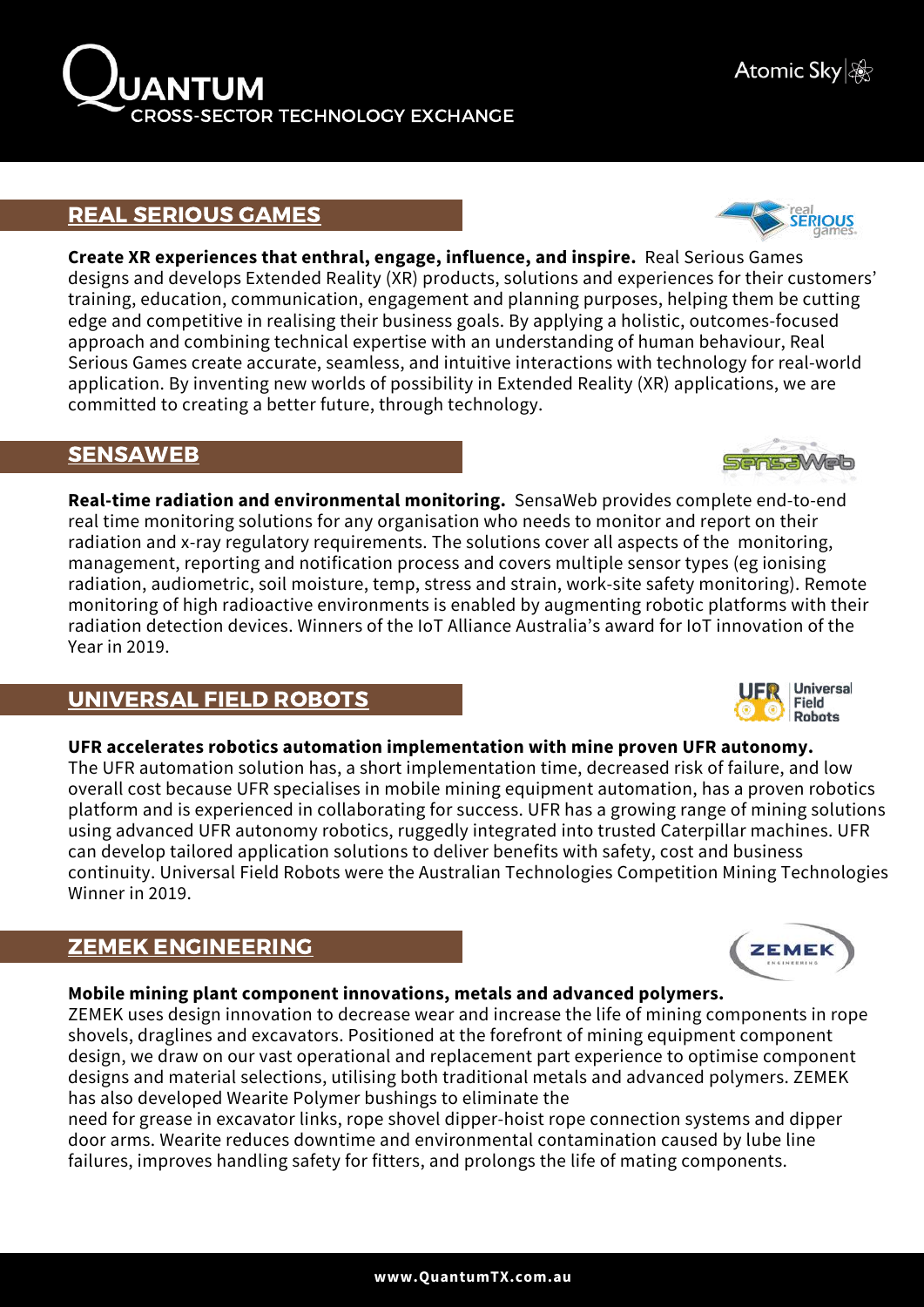

"The Fugro ROC is a real-time robotic command & control centre operating over satellite communications. Working with Quantum Technology Exchange empowering pathways for startup & SME technology companies to engage with us in solutions for the subsea, resources & space sectors."

#### **Sam Forbes: Fugro, GM Remote & Autonomous Operations**

"I am delighted to be supporting QuantumTX in accelerating and advancing SMEs across industries. A stronger multi-industry service sector is a key enabler to advance our industry for improving efforts in sustainable productivity."

**Jacqui Coombes. CEO, AMIRA (The Australian Mineral Industries Research Association).**

"Small & medium businesses can play an important role in scaling the Australian space industry. Australia has great capability in key existing sectors such as resources, energy, communications, medicine and more and it is these businesses that now have an opportunity to adapt those proven solutions to the needs of the emerging space sector. We encourage programs like QuantumTX, to play a role in creating those connections and opportunities across sectors whilst helping build capability."

**Karl Rodrigues, Executive Director of International and National Engagement at Australian Space Agency**

 $\mathbf{N}$ 

"Mining, energy, resources and technology are crucial industries for jobs growth in Queensland. The Queensland Government is collaborating with METS Ignited, leading business mentors and industry experts to deliver an advanced business accelerator, Quantum Technology Exchange (QuantumTX). The 12-week intensive program is designed to help Queensland businesses accelerate their innovative products and services and realise their full commercial potential. We understand the huge benefits supporting commercialisation of local innovation will have for our economy and the potential for these innovations to service other key markets such as defence, construction and space sectors."

**Kate Jones, Queensland Government. Minister for State Development, Tourism and Innovation**